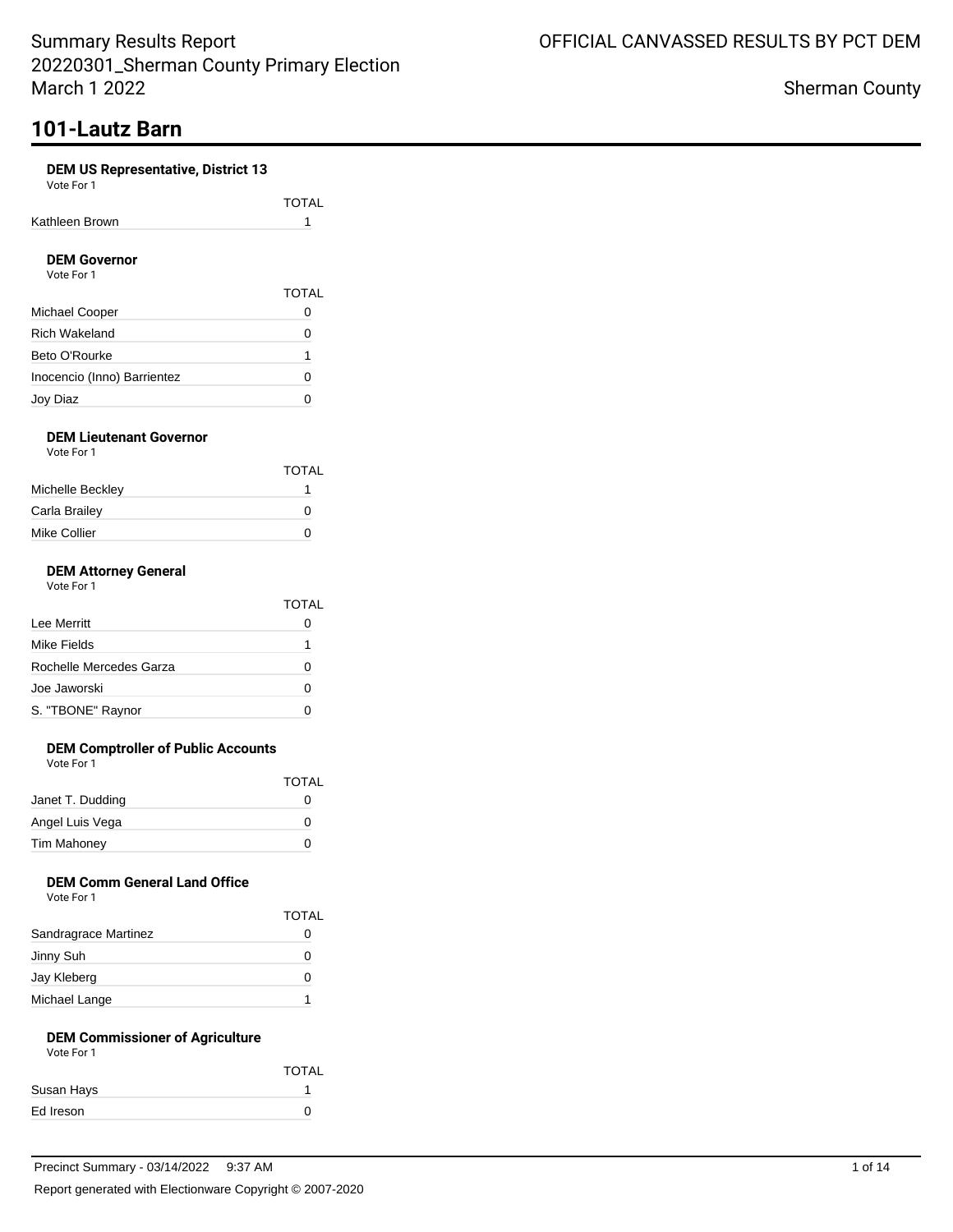# **101-Lautz Barn**

| <b>DEM Railroad Commissioner</b><br>Vote For 1        |              |
|-------------------------------------------------------|--------------|
|                                                       | <b>TOTAL</b> |
| Luke Warford                                          | 1            |
|                                                       |              |
| <b>DEM Justice, Supreme Court, PI 3</b><br>Vote For 1 |              |
|                                                       | <b>TOTAL</b> |
| Erin A Nowell                                         | 1            |
|                                                       |              |
| <b>DEM Justice, Supreme Court, PI 5</b><br>Vote For 1 |              |
|                                                       | <b>TOTAL</b> |
| Amanda Reichek                                        | 1            |
|                                                       |              |
| <b>DEM Justice, Supreme Court, PI 9</b><br>Vote For 1 |              |
|                                                       | <b>TOTAL</b> |
| Julia Maldonado                                       | 0            |
|                                                       |              |
| DEM Judge, Ct of Crim App, PI 5<br>Vote For 1         |              |
|                                                       | <b>TOTAL</b> |
| Dana Huffman                                          | 1            |
|                                                       |              |
| DEM Judge, Ct of Crim App, PI 6<br>Vote For 1         |              |
|                                                       | TOTAL        |
| Robert Johnson                                        | 0            |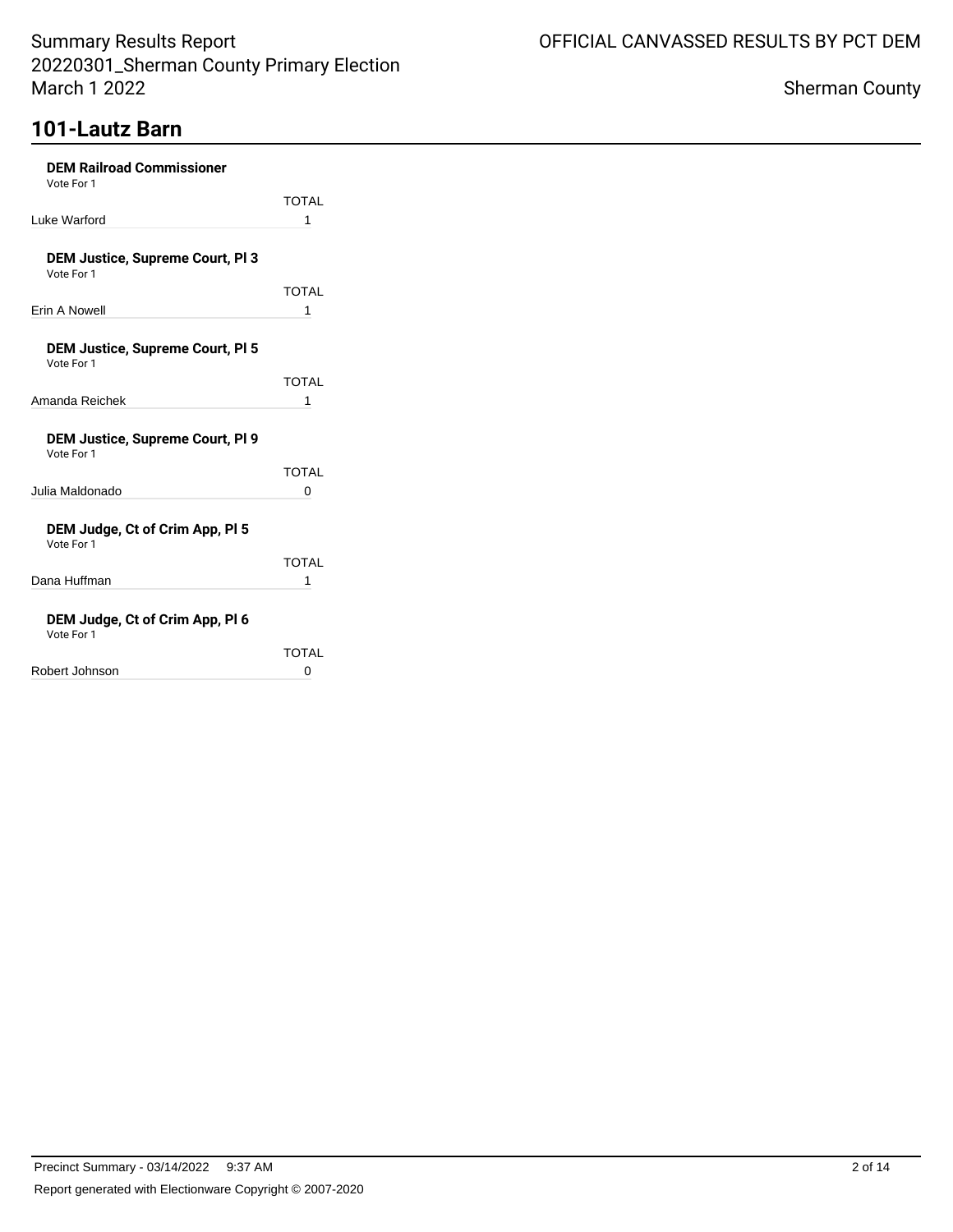### **DEM US Representative, District 13**

Vote For 1

|                | <b>TOTAL</b> |
|----------------|--------------|
| Kathleen Brown |              |
|                |              |

### **DEM Governor**

| Vote For 1                  |              |  |
|-----------------------------|--------------|--|
|                             | <b>TOTAL</b> |  |
| Michael Cooper              | 0            |  |
| <b>Rich Wakeland</b>        | $\mathbf{I}$ |  |
| Beto O'Rourke               |              |  |
| Inocencio (Inno) Barrientez | O            |  |
| Joy Diaz                    |              |  |

### **DEM Lieutenant Governor** Vote For 1

|                  | TOTAL |
|------------------|-------|
| Michelle Beckley |       |
| Carla Brailey    | O     |
| Mike Collier     | O     |
|                  |       |

### **DEM Attorney General**

| Vote For 1 |  |
|------------|--|
|            |  |

|                         | TOTAL |
|-------------------------|-------|
| Lee Merritt             |       |
| Mike Fields             |       |
| Rochelle Mercedes Garza |       |
| Joe Jaworski            |       |
| S. "TBONE" Raynor       |       |

### **DEM Comptroller of Public Accounts**

Vote For 1

|                    | <b>TOTAL</b> |
|--------------------|--------------|
| Janet T. Dudding   |              |
| Angel Luis Vega    | 0            |
| <b>Tim Mahoney</b> | O            |
|                    |              |

### **DEM Comm General Land Office**

| Vote For 1 |  |
|------------|--|
|            |  |

|                      | <b>TOTAL</b> |
|----------------------|--------------|
| Sandragrace Martinez | 0            |
| Jinny Suh            |              |
| Jay Kleberg          |              |
| Michael Lange        |              |

#### **DEM Commissioner of Agriculture** Vote For 1

| <b>TOTAL</b> |
|--------------|
| $^{\circ}$   |
|              |
|              |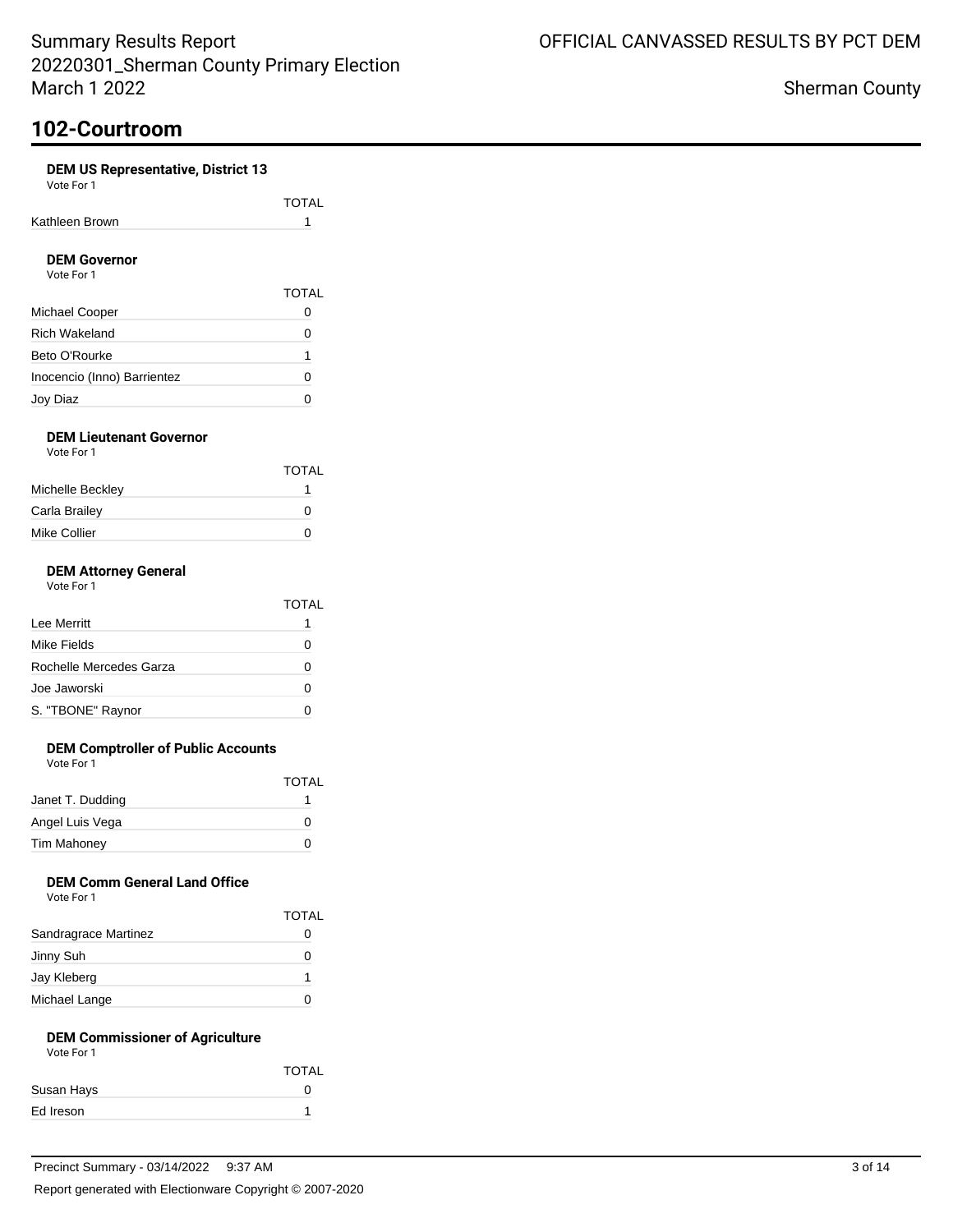| <b>DEM Railroad Commissioner</b><br>Vote For 1        |              |
|-------------------------------------------------------|--------------|
|                                                       | <b>TOTAL</b> |
| Luke Warford                                          | 1            |
|                                                       |              |
| <b>DEM Justice, Supreme Court, PI 3</b><br>Vote For 1 |              |
|                                                       | <b>TOTAL</b> |
| Erin A Nowell                                         | 1            |
|                                                       |              |
| DEM Justice, Supreme Court, PI 5<br>Vote For 1        |              |
|                                                       | <b>TOTAL</b> |
| Amanda Reichek                                        | 1            |
| DEM Justice, Supreme Court, PI 9<br>Vote For 1        |              |
|                                                       | TOTAI        |
| Julia Maldonado                                       | 1            |
| DEM Judge, Ct of Crim App, PI 5<br>Vote For 1         |              |
|                                                       | <b>TOTAL</b> |
| Dana Huffman                                          | 1            |
| DEM Judge, Ct of Crim App, PI 6<br>Vote For 1         |              |
|                                                       | TOTAL        |
| Robert Johnson                                        | 1            |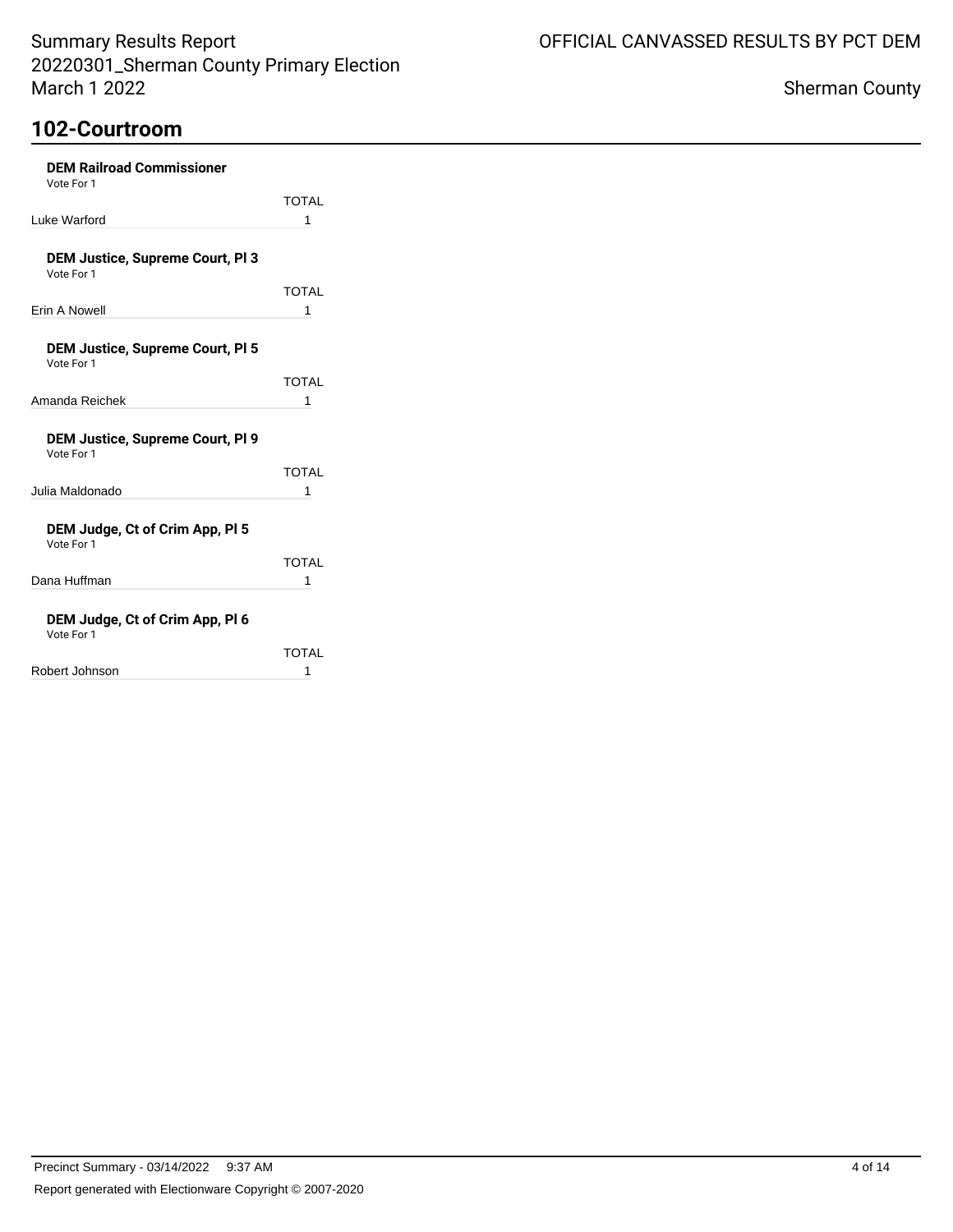### **DEM US Representative, District 13**

| Vote For 1 |  |
|------------|--|
|            |  |

|                | TOTAL |
|----------------|-------|
| Kathleen Brown |       |
|                |       |

### **DEM Governor**

| Vote For 1                  |              |
|-----------------------------|--------------|
|                             | <b>TOTAL</b> |
| Michael Cooper              |              |
| Rich Wakeland               |              |
| Beto O'Rourke               | 2            |
| Inocencio (Inno) Barrientez | O            |
| Joy Diaz                    |              |

### **DEM Lieutenant Governor** Vote For 1

|                  | TOTAL        |
|------------------|--------------|
| Michelle Beckley | $\mathbf{I}$ |
| Carla Brailey    |              |
| Mike Collier     |              |
|                  |              |

#### **DEM Attorney General** Vote For 1

| VOTE FOL L              |       |
|-------------------------|-------|
|                         | TOTAL |
| Lee Merritt             |       |
| Mike Fields             |       |
| Rochelle Mercedes Garza |       |
| Joe Jaworski            |       |

### **DEM Comptroller of Public Accounts**

S. "TBONE" Raynor 0

Vote For 1

|                    | TOTAL        |
|--------------------|--------------|
| Janet T. Dudding   | $\mathbf{I}$ |
| Angel Luis Vega    |              |
| <b>Tim Mahoney</b> | $\mathbf{I}$ |
|                    |              |

### **DEM Comm General Land Office**

|                      | <b>TOTAL</b> |
|----------------------|--------------|
| Sandragrace Martinez | 2            |
| Jinny Suh            |              |
| Jay Kleberg          |              |
| Michael Lange        |              |

## **DEM Commissioner of Agriculture**

| Vote For 1 |              |
|------------|--------------|
|            | <b>TOTAL</b> |
| Susan Hays |              |
| Ed Ireson  |              |
|            |              |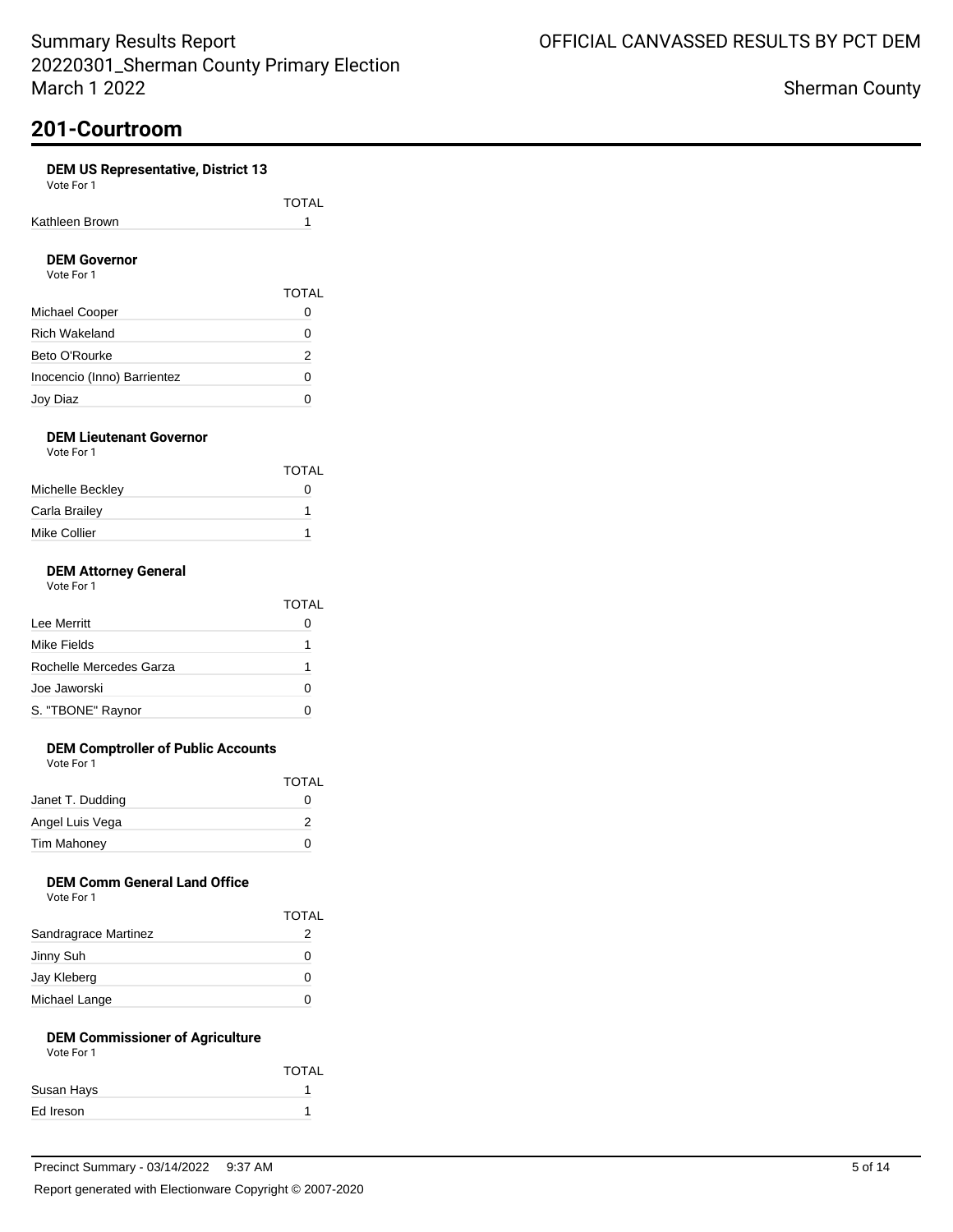| <b>DEM Railroad Commissioner</b><br>Vote For 1        |              |
|-------------------------------------------------------|--------------|
|                                                       | <b>TOTAL</b> |
| Luke Warford                                          | 1            |
|                                                       |              |
| <b>DEM Justice, Supreme Court, PI 3</b><br>Vote For 1 |              |
|                                                       | TOTAL        |
| Erin A Nowell                                         | 1            |
| <b>DEM Justice, Supreme Court, PI 5</b>               |              |
| Vote For 1                                            |              |
|                                                       | <b>TOTAL</b> |
| Amanda Reichek                                        | 1            |
| <b>DEM Justice, Supreme Court, PI 9</b><br>Vote For 1 |              |
|                                                       | TOTAL        |
| Julia Maldonado                                       | 2            |
| DEM Judge, Ct of Crim App, PI 5<br>Vote For 1         |              |
|                                                       | TOTAL        |
| Dana Huffman                                          | 1            |
| DEM Judge, Ct of Crim App, PI 6<br>Vote For 1         |              |
|                                                       | TOTAL        |
| Robert Johnson                                        | 1            |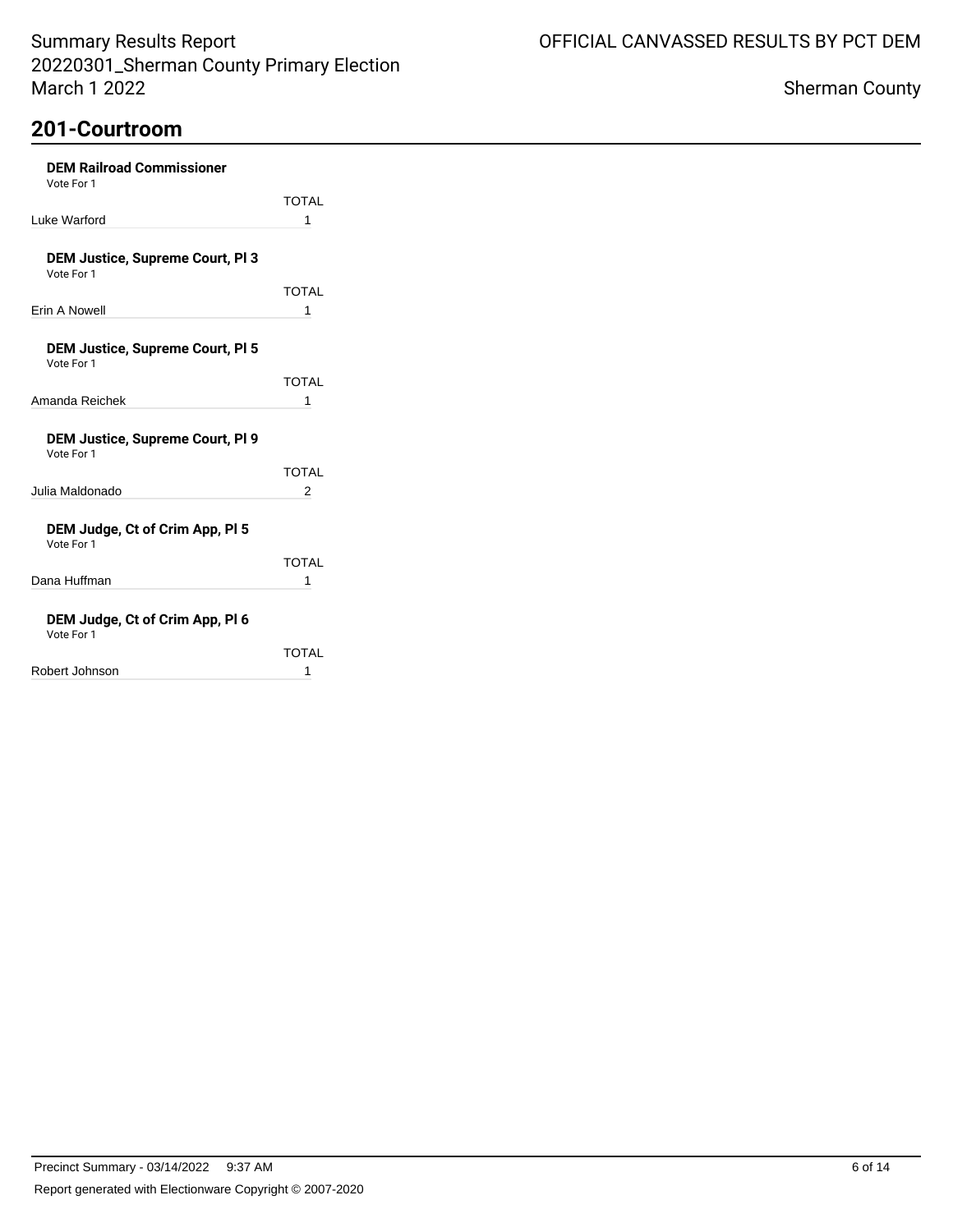# **202-PCT 2 Barn**

### **DEM US Representative, District 13**

| Vote For 1 |  |
|------------|--|
|------------|--|

|                | TOTAL |
|----------------|-------|
| Kathleen Brown |       |
|                |       |

#### **DEM Governor** Vote For 1

| VOLE FOI T                  |              |
|-----------------------------|--------------|
|                             | <b>TOTAL</b> |
| Michael Cooper              |              |
| <b>Rich Wakeland</b>        | 0            |
| Beto O'Rourke               | Ω            |
| Inocencio (Inno) Barrientez | Ω            |
| Joy Diaz                    |              |

### **DEM Lieutenant Governor** Vote For 1

|                  | TOTAL |
|------------------|-------|
| Michelle Beckley | O     |
| Carla Brailey    | O     |
| Mike Collier     | O     |

### **DEM Attorney General**

|                         | TOTAI        |
|-------------------------|--------------|
| Lee Merritt             | 0            |
| Mike Fields             | $\mathbf{I}$ |
| Rochelle Mercedes Garza | 0            |
| Joe Jaworski            | O            |
| S. "TBONE" Raynor       | $\lceil$     |

### **DEM Comptroller of Public Accounts**

Vote For 1

|                    | TOTAL        |
|--------------------|--------------|
| Janet T. Dudding   | $\mathbf{O}$ |
| Angel Luis Vega    | O            |
| <b>Tim Mahoney</b> | O            |
|                    |              |

### **DEM Comm General Land Office**

|  | Vote For 1 |  |  |  |
|--|------------|--|--|--|
|--|------------|--|--|--|

|                      | <b>TOTAL</b> |
|----------------------|--------------|
| Sandragrace Martinez | 0            |
| Jinny Suh            | 0            |
| Jay Kleberg          |              |
| Michael Lange        |              |

#### **DEM Commissioner of Agriculture** Vote For 1

| .          |              |
|------------|--------------|
|            | <b>TOTAL</b> |
| Susan Hays |              |
| Ed Ireson  |              |
|            |              |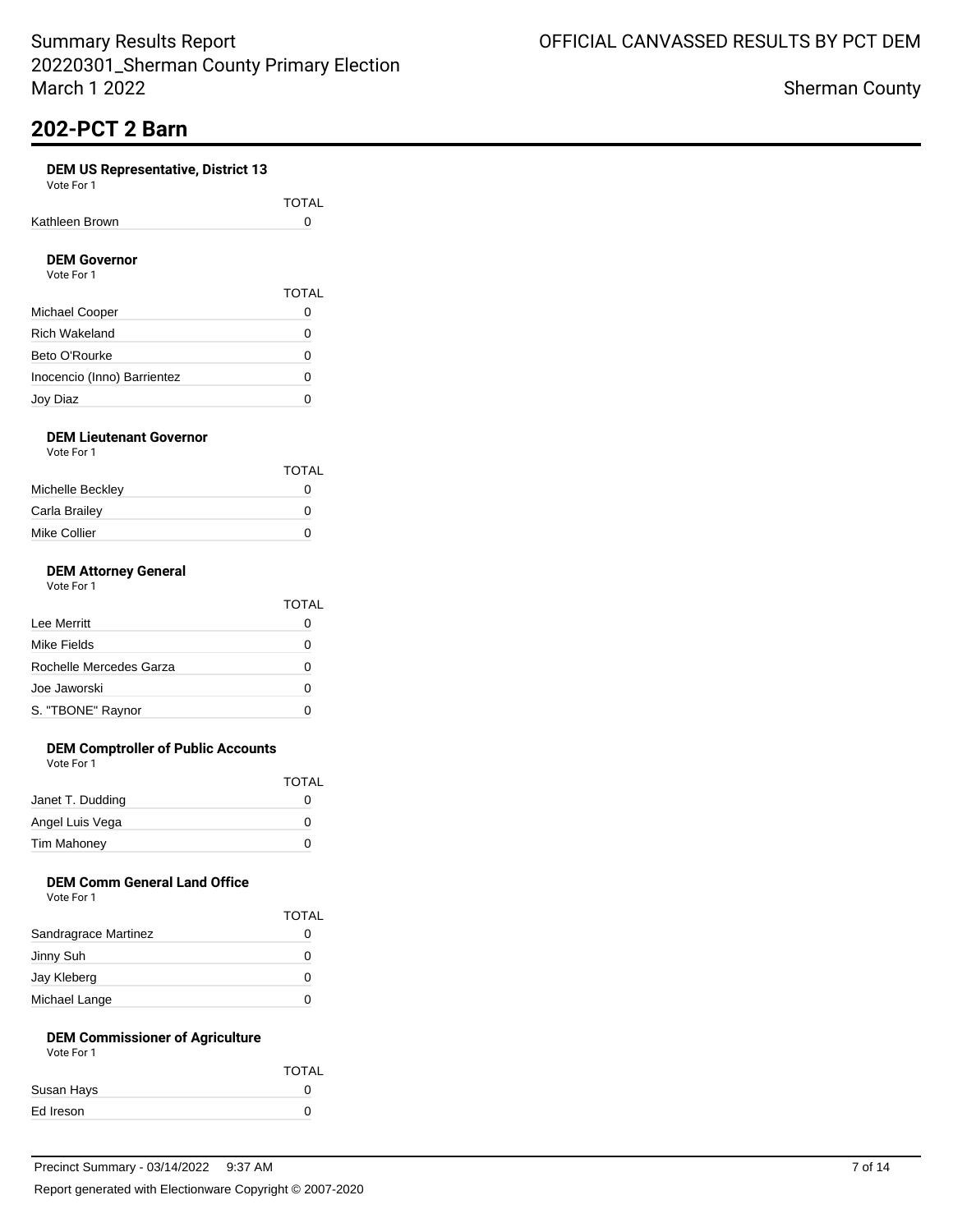# **202-PCT 2 Barn**

| <b>DEM Railroad Commissioner</b><br>Vote For 1        |       |
|-------------------------------------------------------|-------|
|                                                       | TOTAL |
| Luke Warford                                          | 0     |
| <b>DEM Justice, Supreme Court, PI 3</b><br>Vote For 1 |       |
|                                                       | TOTAL |
| Erin A Nowell                                         | 0     |
|                                                       |       |
| <b>DEM Justice, Supreme Court, PI 5</b><br>Vote For 1 |       |
|                                                       | TOTAL |
| Amanda Reichek                                        | 0     |
| <b>DEM Justice, Supreme Court, PI 9</b><br>Vote For 1 |       |
|                                                       | TOTAI |
| Julia Maldonado                                       | 0     |
| DEM Judge, Ct of Crim App, PI 5<br>Vote For 1         |       |
|                                                       | TOTAL |
| Dana Huffman                                          | 0     |
| DEM Judge, Ct of Crim App, PI 6<br>Vote For 1         |       |
|                                                       | TOTAL |
| Robert Johnson                                        | 0     |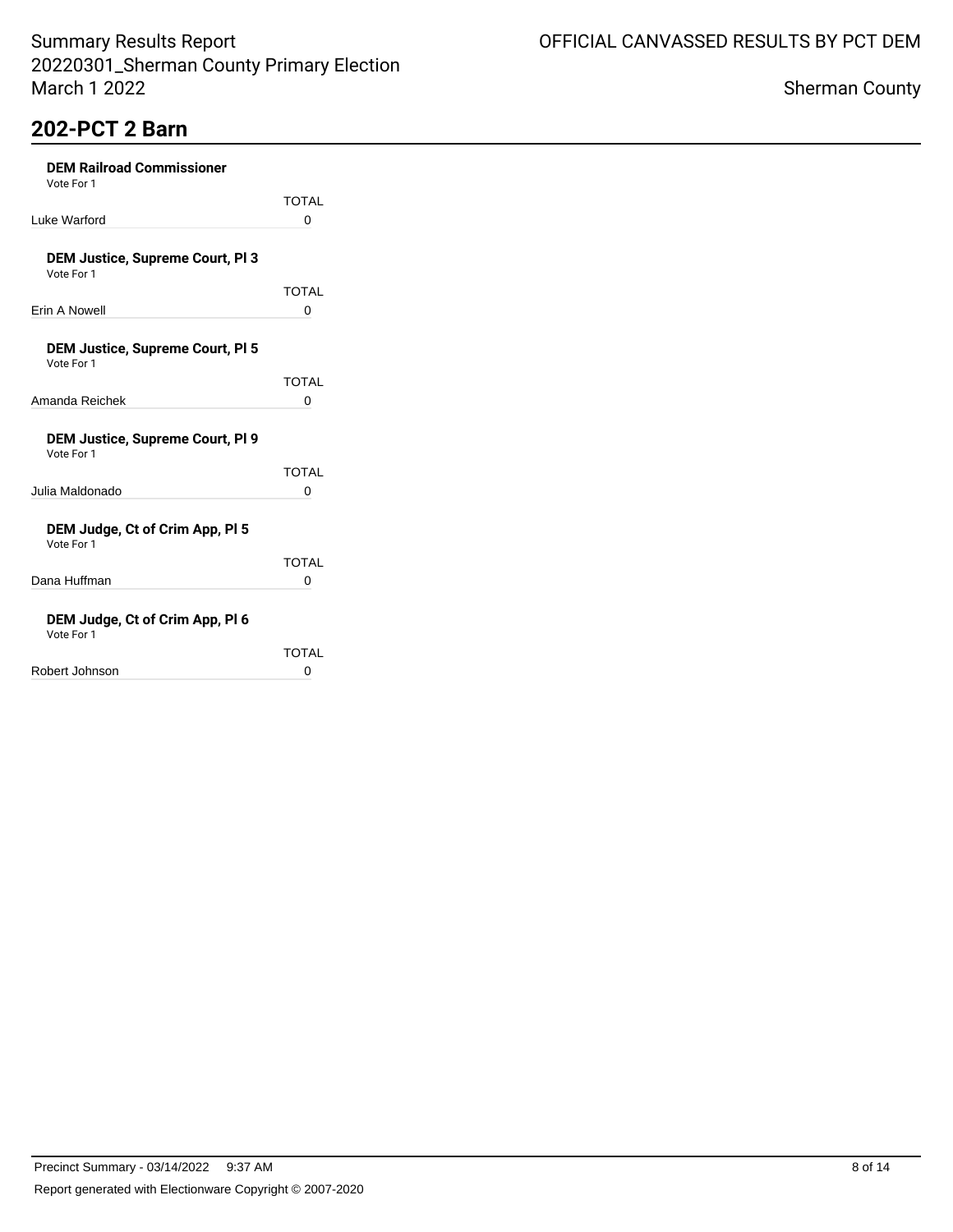### **DEM US Representative, District 13**

| Vote For 1 |  |
|------------|--|
|            |  |

|                | TOTAL |
|----------------|-------|
| Kathleen Brown |       |
|                |       |

#### **DEM Governor** Vote For 1

| Vote For 1                  |              |
|-----------------------------|--------------|
|                             | <b>TOTAL</b> |
| Michael Cooper              |              |
| Rich Wakeland               | Ω            |
| Beto O'Rourke               | Ω            |
| Inocencio (Inno) Barrientez | 0            |
| Joy Diaz                    |              |

### **DEM Lieutenant Governor** Vote For 1

| .                |              |
|------------------|--------------|
|                  | <b>TOTAL</b> |
| Michelle Beckley | O            |
| Carla Brailey    | O            |
| Mike Collier     | O            |
|                  |              |

#### **DEM Attorney General** Vote For 1

| 1 U U U | . . |  |
|---------|-----|--|
|         |     |  |
|         |     |  |
|         |     |  |
|         |     |  |

|                         | TOTAL        |
|-------------------------|--------------|
| Lee Merritt             |              |
| Mike Fields             |              |
| Rochelle Mercedes Garza |              |
| Joe Jaworski            | $\mathbf{I}$ |
| S. "TBONE" Raynor       |              |

### **DEM Comptroller of Public Accounts**

Vote For 1

|                    | TOTAL        |
|--------------------|--------------|
| Janet T. Dudding   | $\mathbf{I}$ |
| Angel Luis Vega    | O            |
| <b>Tim Mahoney</b> | O            |
|                    |              |

### **DEM Comm General Land Office**

| Vote For |  |  |
|----------|--|--|
|          |  |  |

|                      | <b>TOTAL</b> |
|----------------------|--------------|
| Sandragrace Martinez |              |
| Jinny Suh            |              |
| Jay Kleberg          |              |
| Michael Lange        |              |

## **DEM Commissioner of Agriculture**

| Vote For 1 |                   |
|------------|-------------------|
|            | <b>TOTAL</b>      |
| Susan Hays | $\mathbf{\Omega}$ |
| Ed Ireson  | $\mathbf{a}$      |
|            |                   |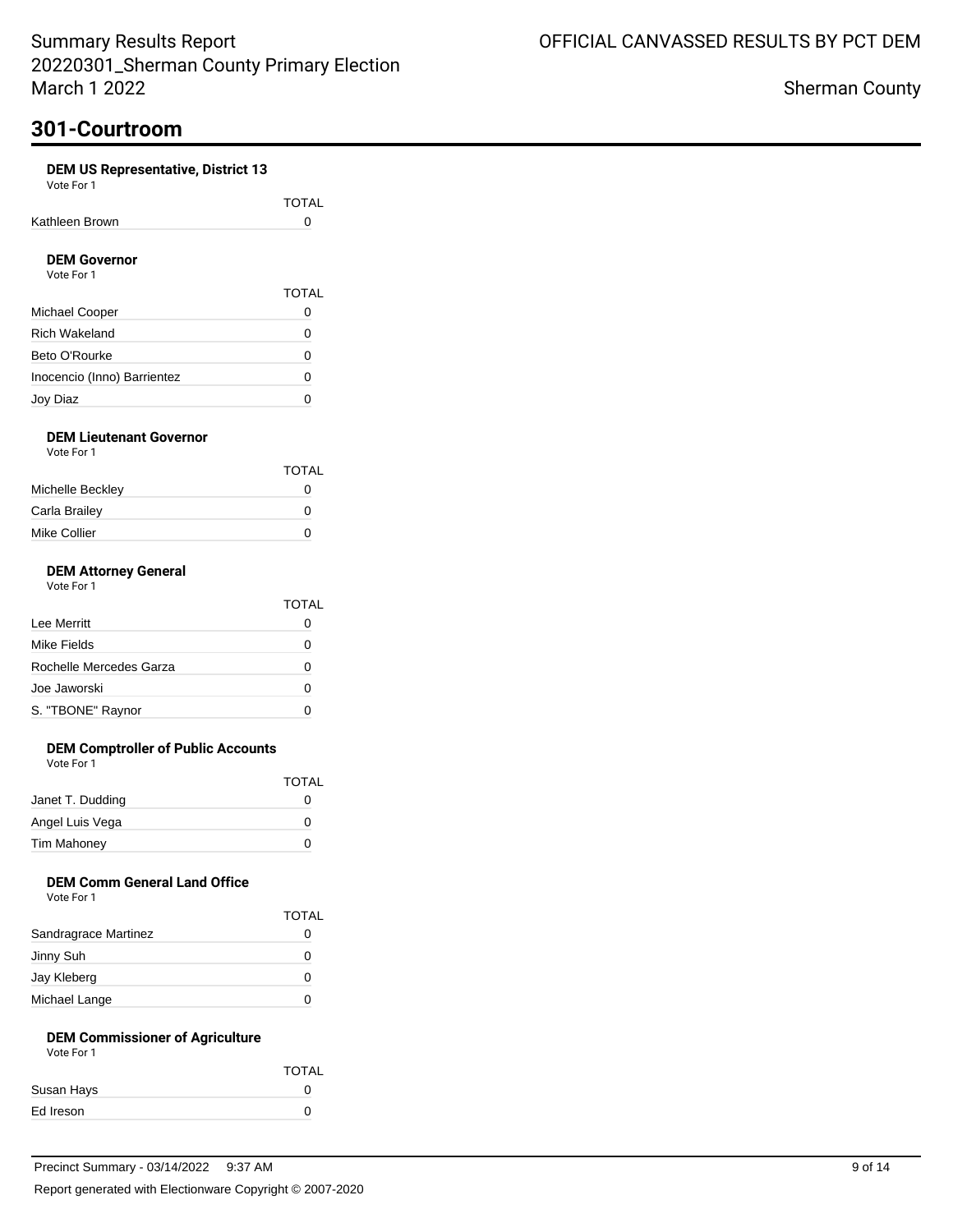| <b>DEM Railroad Commissioner</b><br>Vote For 1        |       |
|-------------------------------------------------------|-------|
|                                                       | TOTAL |
| Luke Warford                                          | 0     |
| <b>DEM Justice, Supreme Court, PI 3</b><br>Vote For 1 |       |
|                                                       | TOTAI |
| Frin A Nowell                                         | 0     |
|                                                       |       |
| <b>DEM Justice, Supreme Court, PI 5</b><br>Vote For 1 |       |
|                                                       | TOTAI |
| Amanda Reichek                                        | 0     |
|                                                       |       |
| <b>DEM Justice, Supreme Court, PI 9</b><br>Vote For 1 |       |
|                                                       | TOTAL |
| Julia Maldonado                                       | 0     |
|                                                       |       |
| DEM Judge, Ct of Crim App, PI 5<br>Vote For 1         |       |
|                                                       | TOTAL |
| Dana Huffman                                          | 0     |
| DEM Judge, Ct of Crim App, PI 6                       |       |
|                                                       |       |

| Vote For 1     |              |
|----------------|--------------|
|                | <b>TOTAL</b> |
| Robert Johnson | O            |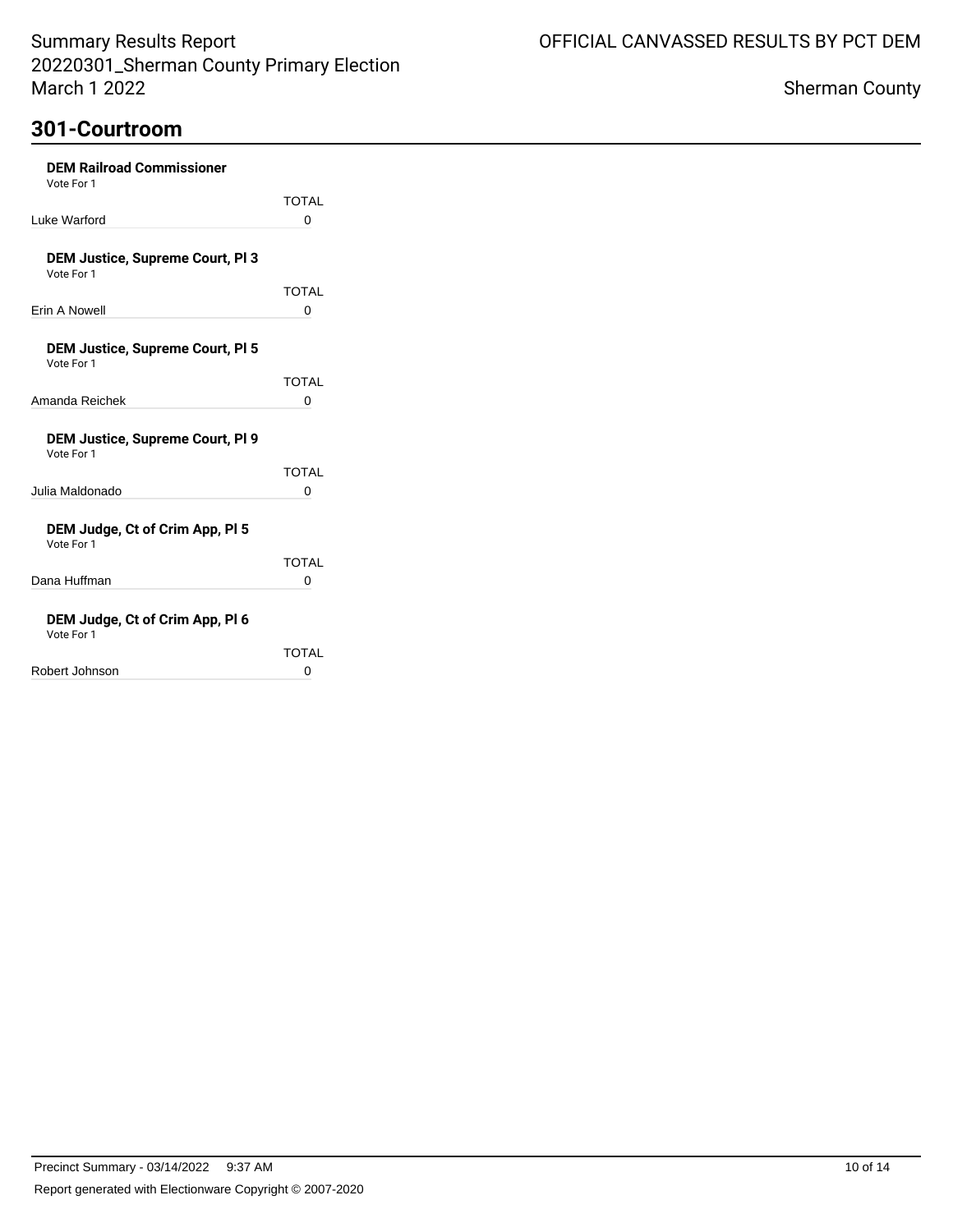# **302-PCT 3 Barn**

### **DEM US Representative, District 13**

| Vote For |  |
|----------|--|
|----------|--|

| Kathleen Brown | TOTAL |
|----------------|-------|
|                |       |

### **DEM Governor**

| Vote For 1                  |              |
|-----------------------------|--------------|
|                             | <b>TOTAL</b> |
| Michael Cooper              | 0            |
| Rich Wakeland               | O            |
| Beto O'Rourke               |              |
| Inocencio (Inno) Barrientez | 0            |
| Joy Diaz                    |              |

#### **DEM Lieutenant Governor** Vote For 1

| .                | <b>TOTAL</b> |
|------------------|--------------|
| Michelle Beckley | O            |
| Carla Brailey    | O            |
| Mike Collier     |              |

### **DEM Attorney General**

|  | Vote For 1 |  |
|--|------------|--|
|  |            |  |

|                         | TOTAI        |
|-------------------------|--------------|
| Lee Merritt             | 0            |
| Mike Fields             | 0            |
| Rochelle Mercedes Garza | 0            |
| Joe Jaworski            | 1            |
| S. "TBONE" Raynor       | $\mathbf{I}$ |

### **DEM Comptroller of Public Accounts**

Vote For 1

|                    | <b>TOTAL</b> |
|--------------------|--------------|
| Janet T. Dudding   |              |
| Angel Luis Vega    | 0            |
| <b>Tim Mahoney</b> | 0            |
|                    |              |

### **DEM Comm General Land Office**

| Vote For 1 |  |  |
|------------|--|--|
|------------|--|--|

|                      | <b>TOTAL</b> |
|----------------------|--------------|
| Sandragrace Martinez |              |
| Jinny Suh            | 0            |
| Jay Kleberg          |              |
| Michael Lange        |              |

#### **DEM Commissioner of Agriculture** Vote For 1

| .          |              |
|------------|--------------|
|            | <b>TOTAL</b> |
| Susan Hays |              |
| Ed Ireson  |              |
|            |              |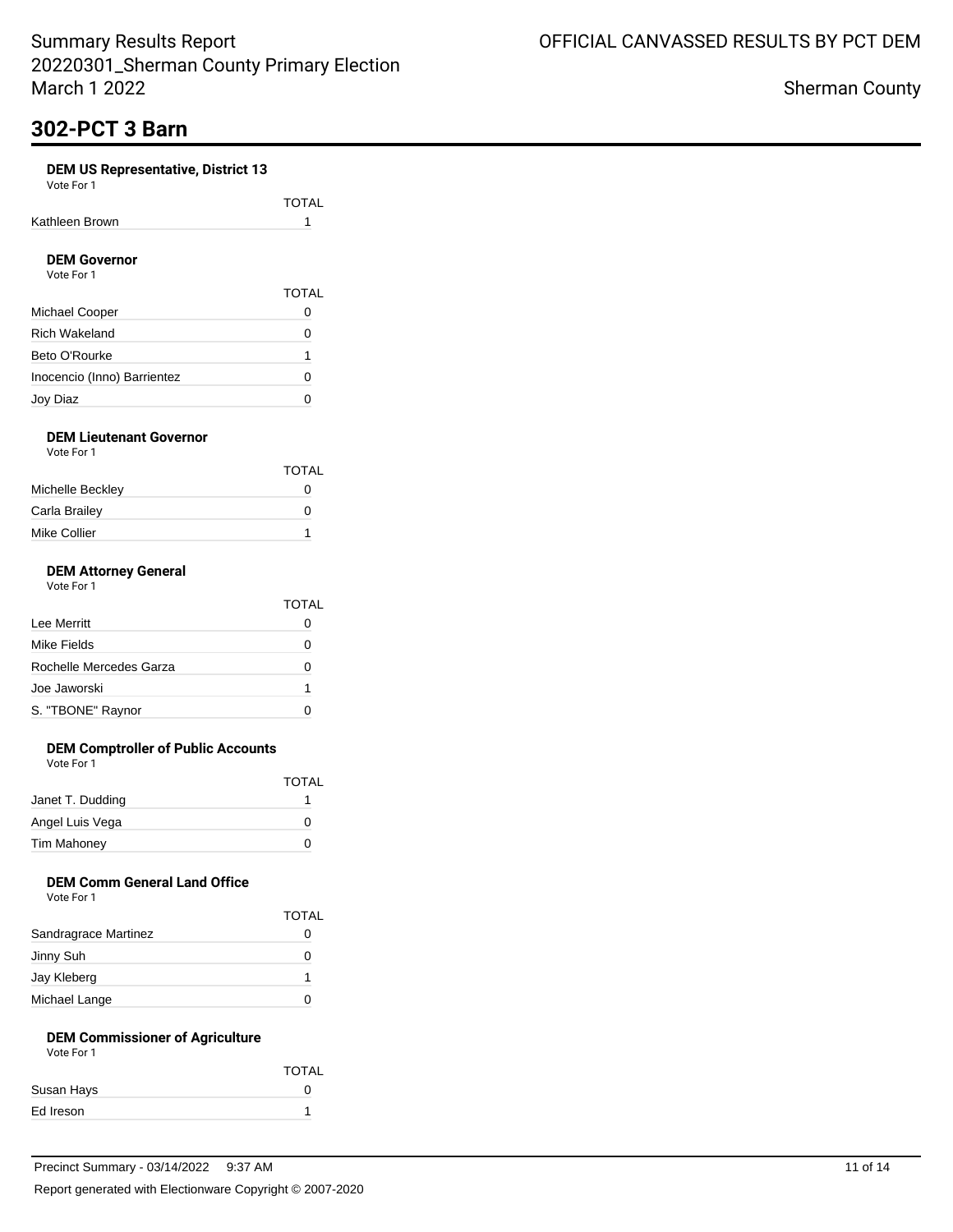# **302-PCT 3 Barn**

| <b>DEM Railroad Commissioner</b><br>Vote For 1        |              |
|-------------------------------------------------------|--------------|
|                                                       | TOTAL        |
| Luke Warford                                          | 1            |
|                                                       |              |
| <b>DEM Justice, Supreme Court, PI 3</b><br>Vote For 1 |              |
|                                                       | <b>TOTAL</b> |
| Erin A Nowell                                         | 1            |
|                                                       |              |
| <b>DEM Justice, Supreme Court, PI 5</b><br>Vote For 1 |              |
|                                                       | TOTAL        |
| Amanda Reichek                                        | 1            |
| <b>DEM Justice, Supreme Court, PI 9</b><br>Vote For 1 |              |
|                                                       | <b>TOTAL</b> |
| Julia Maldonado                                       | 1            |
| DEM Judge, Ct of Crim App, PI 5<br>Vote For 1         |              |
|                                                       | TOTAI        |
| Dana Huffman                                          | 1            |
| DEM Judge, Ct of Crim App, PI 6<br>Vote For 1         |              |
|                                                       | TOTAL        |
| Robert Johnson                                        | 1            |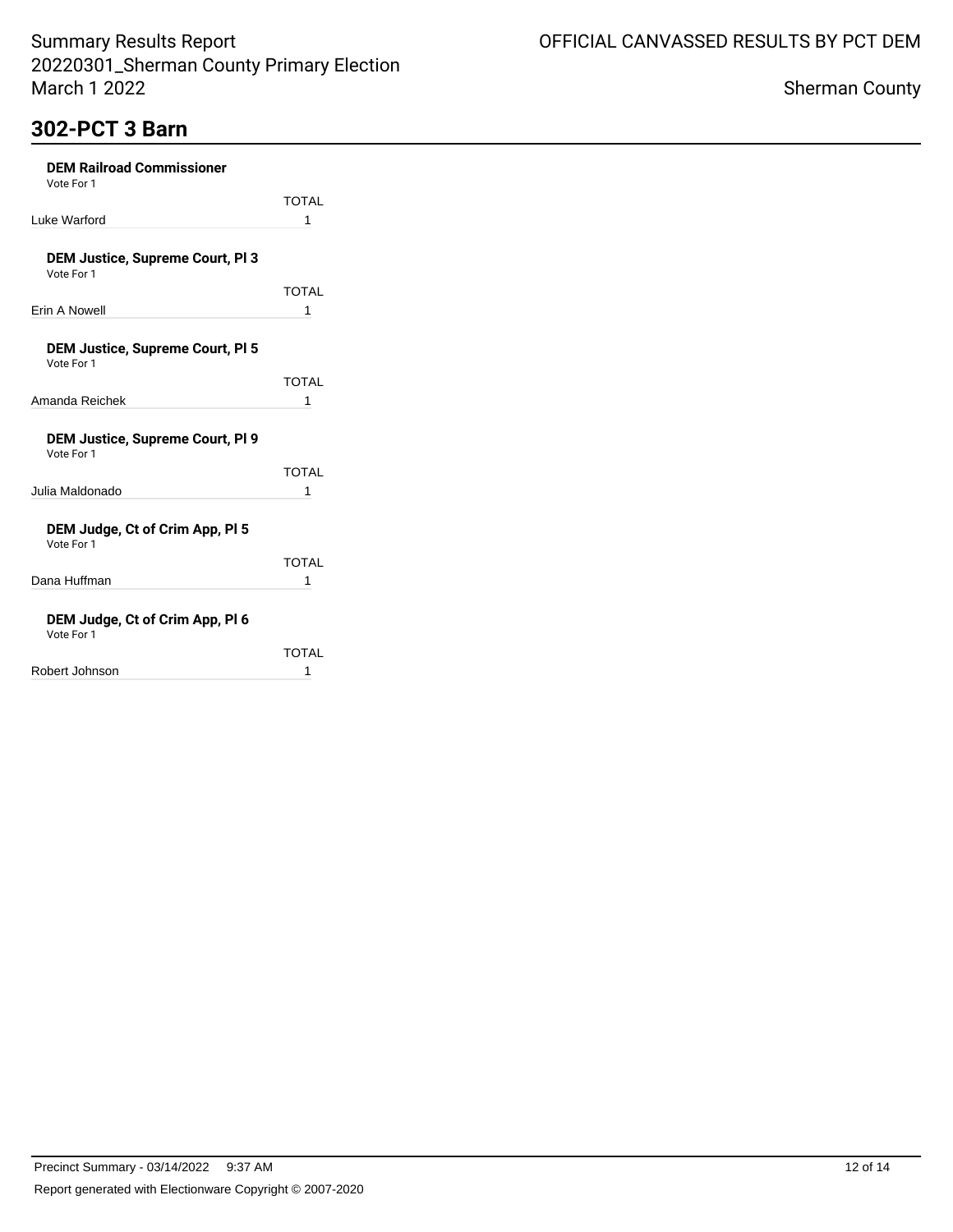### **DEM US Representative, District 13**

|                | TOTAL |
|----------------|-------|
| Kathleen Brown |       |

### **DEM Governor**

| Vote For 1                  |              |
|-----------------------------|--------------|
|                             | <b>TOTAL</b> |
| Michael Cooper              | 0            |
| <b>Rich Wakeland</b>        | Ω            |
| Beto O'Rourke               | O            |
| Inocencio (Inno) Barrientez | O            |
| Joy Diaz                    |              |

### **DEM Lieutenant Governor** Vote For 1

|                  | TOTAL |
|------------------|-------|
| Michelle Beckley | O     |
| Carla Brailey    | O     |
| Mike Collier     | O     |

### **DEM Attorney General**

| Vote For 1 |  |
|------------|--|
|------------|--|

|                         | TOTAI        |
|-------------------------|--------------|
| Lee Merritt             | 0            |
| Mike Fields             | $\mathbf{I}$ |
| Rochelle Mercedes Garza | 0            |
| Joe Jaworski            | O            |
| S. "TBONE" Raynor       | $\lceil$     |

### **DEM Comptroller of Public Accounts**

Vote For 1

|                    | <b>TOTAL</b> |
|--------------------|--------------|
| Janet T. Dudding   | $\mathbf{I}$ |
| Angel Luis Vega    | 0            |
| <b>Tim Mahoney</b> | O            |

### **DEM Comm General Land Office**

| Vote For 1 |
|------------|
|------------|

|                      | <b>TOTAL</b> |
|----------------------|--------------|
| Sandragrace Martinez | 0            |
| Jinny Suh            | 0            |
| Jay Kleberg          | 0            |
| Michael Lange        |              |

#### **DEM Commissioner of Agriculture** Vote For 1

| .          |              |
|------------|--------------|
|            | <b>TOTAL</b> |
| Susan Hays |              |
| Ed Ireson  | $^{\circ}$   |
|            |              |